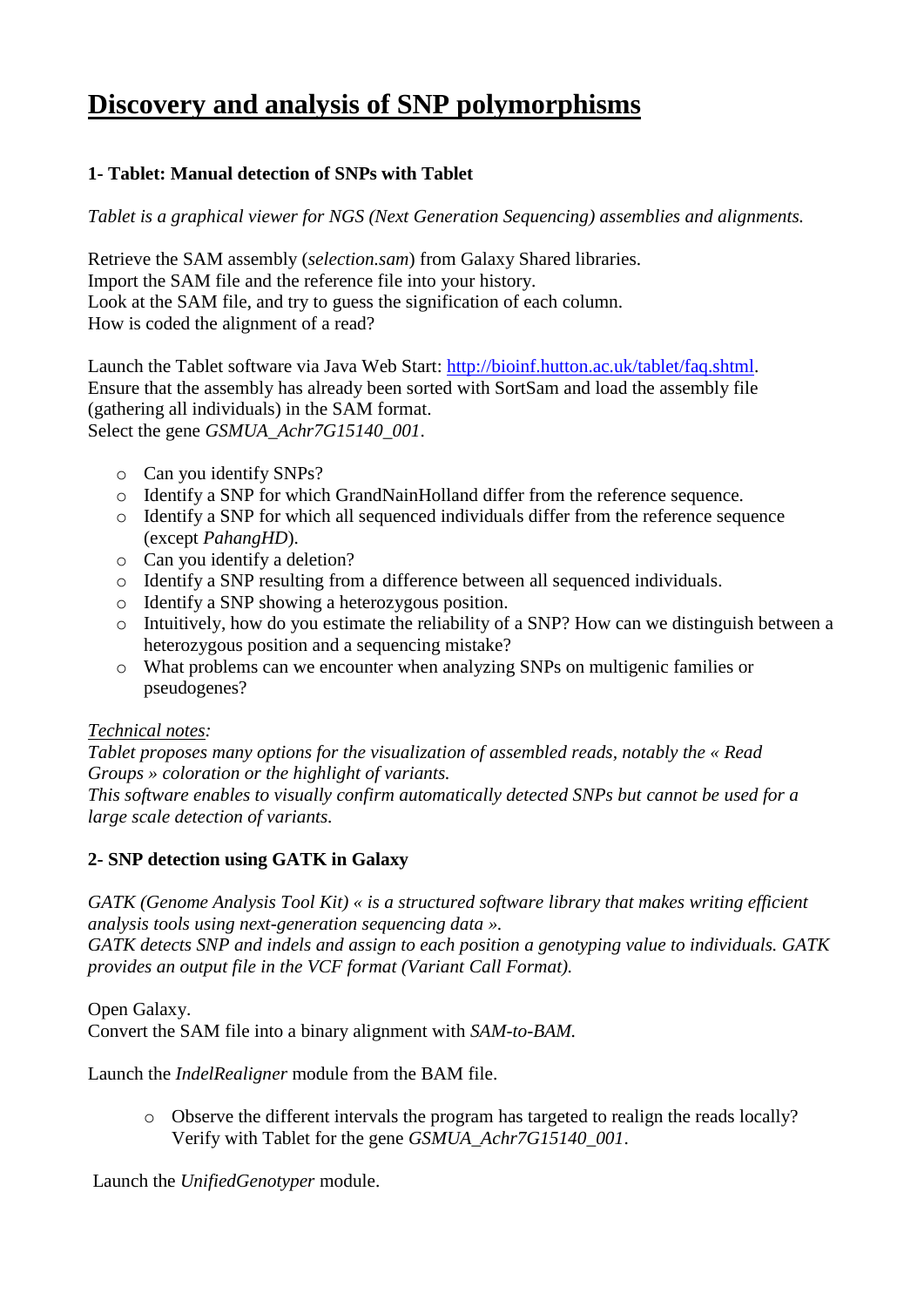- o What is the significance of the different fields of the VCF format?
- o Observe the SNPs obtained and verify the reliability with Tablet.
- o Run this module again with more stringent parameters to filter out SNPs, and remove SNP marked "LowQuality"
- o Identify in VCF a heterozygous position?

Launch the *DepthOfCoverage* module to obtain depth of coverage for each position and individual. Observe the output.

Launch the *ReadBackedPhasing* module enabling to get haplotypes.

- o For individuals showing heterozygote positions, can haplotypes be directly identified using sequencing techniques (with *ReadBackedPhasing*)? For this question, you can open the phased VCF file and try to reconstitute manually the two haplotypes of gene *GSMUA\_Achr7G15140\_001* for individual *GrandNainHolland*.
- o Can you identify two consecutive heterozygote positions for which the phasing has been resolved using the reads?

Restart the analysis by making a complete GATK workflow.

#### *Technical notes:*

*- Note1: The IndelRealigner module enables a local realignment around insertions/deletions, in order to avoid errors in SNP calling.*

*- Note2: The UnifiedGenotyper module proposes 2 options called « Stand call conf » and « Stand emit conf » to fix SNP quality thresholds for which SNPs can be called and tagged as « PASS » or « LowQual ».* 

*- Note3: It was observed that errors of SNP calling occur more frequently on transversions than on transitions.*

### **3- Use of the SNiPlay pipeline for exploring SNPs**

*SNiPlay is a Web-based application dedicated to detection and analysis of SNP from sequencing data.*

Go to the SNiPlay pipeline: [http://sniplay.cirad.fr.](http://sniplay.cirad.fr/) Select the VCF format input. Rename on your computer input files as required by the application:

- polymorphisms.vcf
- reference.fa
- depth.txt

Load the 3 input files.

Enter 3 for minimum depth coverage.

Choose the Banana reference genome to anchor SNPs in the genome, and check the option « Reference sequences correspond to CDS ».

For haplotypes reconstruction, choose the program Gevalt.

Select the step "distance tree".

Select all individuals.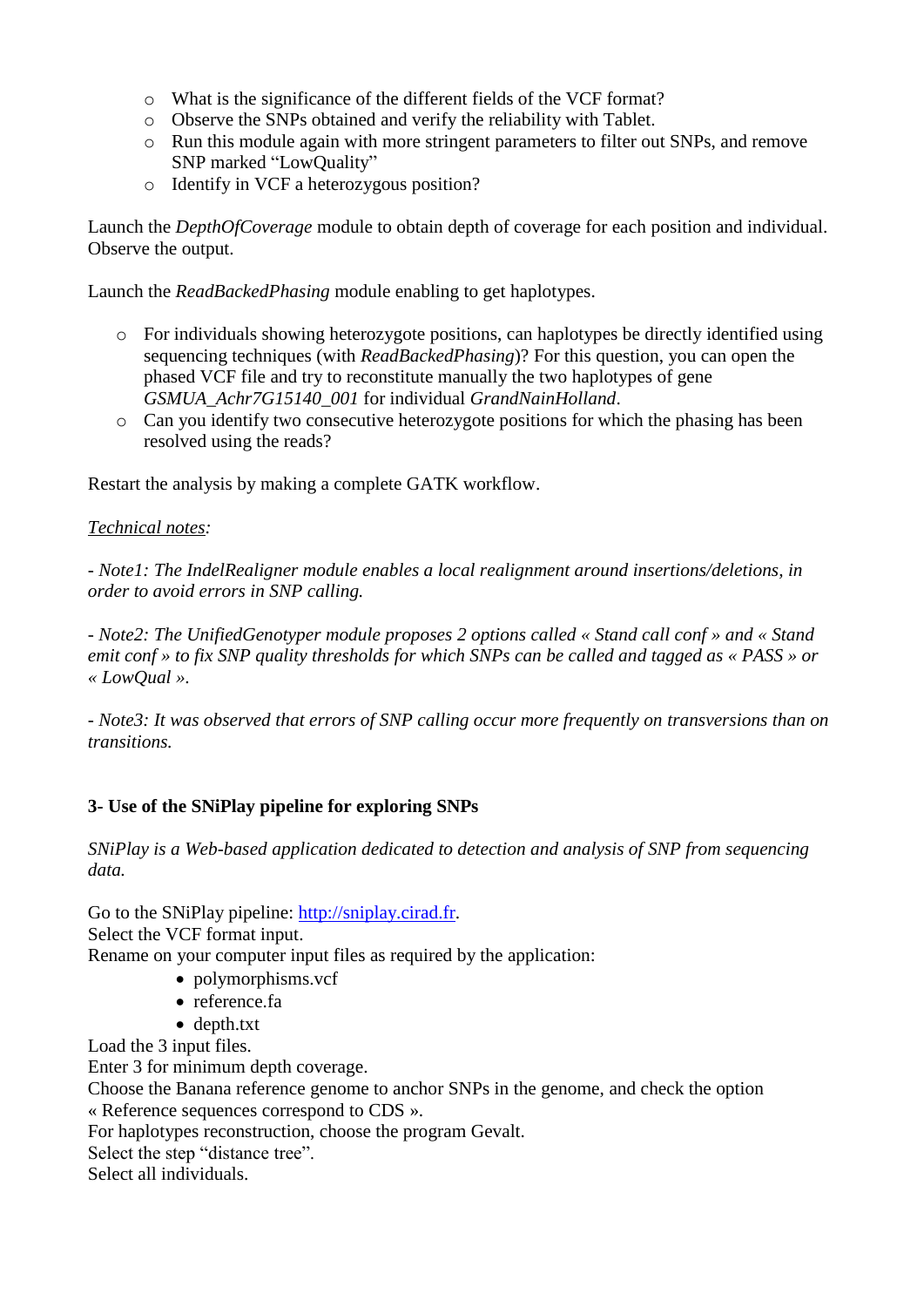## *Technical notes:*

*Several options are available in SNiPlay:*

*- an option consists of filtering out SNPs on missing data position by position, in other term to remove sequence sections having more than a specified percentage of missing data* 

*- an option consists of discarding multiallelic SNPs or inserions/deletions from the analysis, or of recoding them into biallelic SNPs.*

*- an option consists of using directly GFF genome annotation for SNP annotation (genomic positions, synonym/non-synonym) instead of using Blast (if the mapping has been performed against the predicted CDS).*

## **3-1- SNP and statistics**

- o Observe SNPs and associated statistics.
- o Observe alignments reconstructed from VCF file and reference. What kind of information given as input enabled to define the position where each individual sequence must begin?

## **3-2- Design of Illumina genotyping chip**

- o Find the file that you will be able to submit to Illumina to design SNP chips (VeraCode technology) for the whole genes.
- o What does this file contain?
- o What would be happened if an insertion/deletion is located 20 bases before a SNP?

### **3-3- Allelic files**

*SNiPlay generates genotyping files in different format specific to recognized analysis softwares: STRUCTURE, DARwin, Phase, TASSEL*

o Observe the different available genotyping formats.

### **3-4- Annotation des SNP**

*SNiPlay is able to map sequences on a reference genome and to annotate the SNPs. In our case, the reference sequence used for the mapping corresponds to CDS from the genome annotation, we have specified as an option and SNiPlay locate SNPs on the genome so that they can be annotated by SnpEff.*

- o Verify that gene names correspond to expected ones.
- o What is the proportion of synonymous SNPs?
- o How many transversions are there?

### **3-5- Haplotype reconstruction**

*Gevalt has the ability to reconstruct haplotypes for each individual, i.e. the combination of alleles at adjacent locations (loci) on each homologous chromosome.*

- o How many distinct haplotypes are there for the gene *GSMUA\_Achr7G15140\_001*?
- o How does Gevalt manage missing data?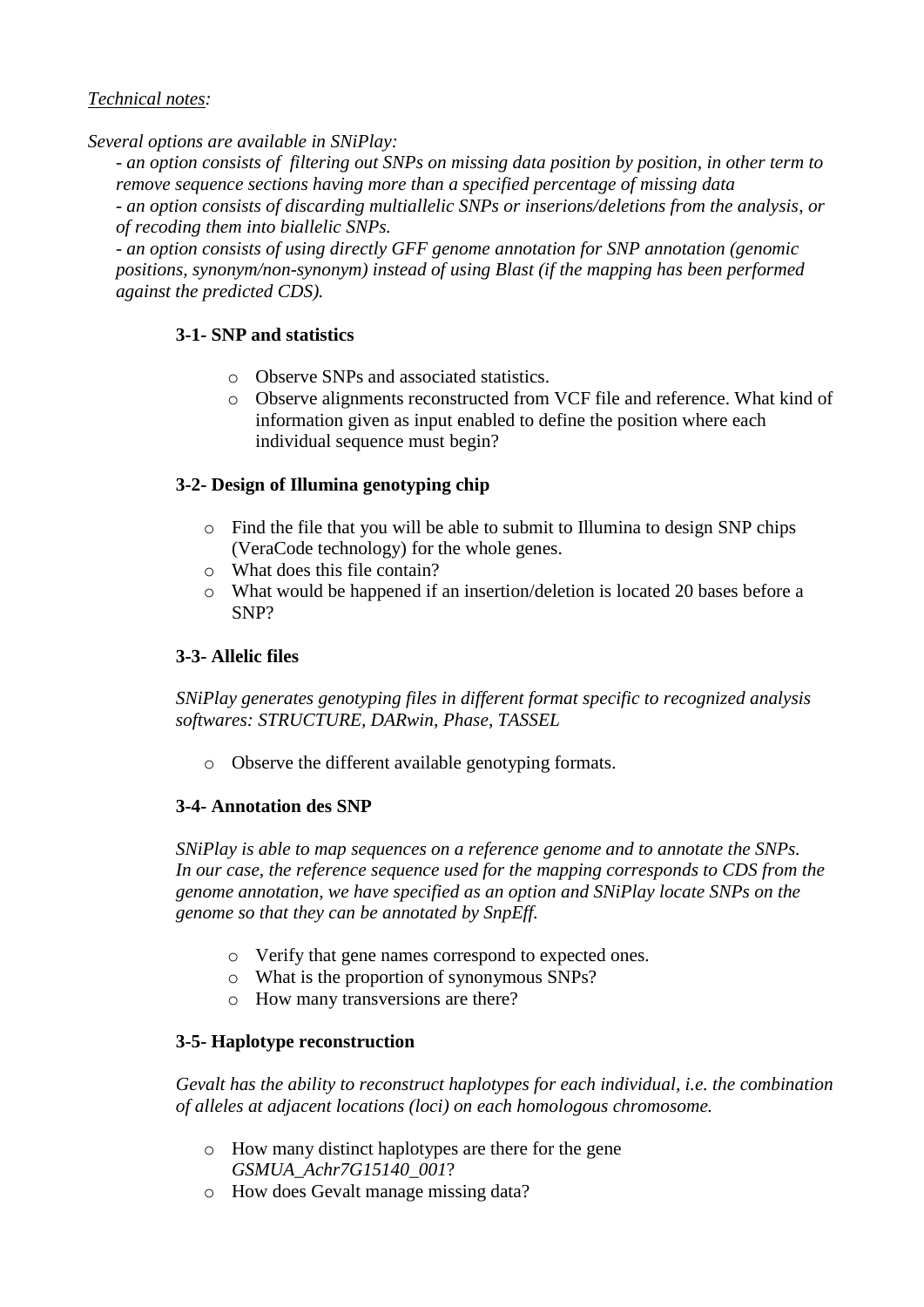### **3-6- Haplotype networks**

*Haplophyle is a pipeline for the analysis of genotyping data and includes haplotype network analysis.*

Select the « Network analysis » step to visualize these networks. You can also launch the program independently [http://haplophyle.cirad.fr.](http://haplophyle.cirad.fr/)

#### **3-7- Distance tree**

o Observe the distance tree generated for each gene.

### **3-8- Diversity indexes**

*EggLib calcultaes various diversity indexes and SNiPlay provides series of diplays/plots to show the distribution of the different values. This functionality can be used for large scale analysis (when analyzing a complete transcriptome dataset for example).*

- o Look at the signification of the different diversity indexes provided.
- o Observe the different graphical outputs.

#### **4- Analysis of a subset of samples**

Restart the analysis by changing the sample of analyzed individual. For instance, keep only the reference, Pahang and PahangHD to detect variations within this subset.

- o Observe new results.
- o How many SNP are remaining? Compare with your initial manual predictions.
- o Can you also verify that PahangHD (doubled haploid) correspond to the reference.

### **5- SNP sharing between groups**

*SNiPlay has the ability to associate external informations to sequences. Typically, it is possible to link geographic origin or genetic group assessment (ex: cultivated or wild compartments).*

Restart the analysis (with all individuals) by adding some fictive external information linked to analyzed individuals such as this example below

Accession,ploidy GrandNain,triploid GrandNainHolland,triploid PisangMadu,diploid PisangPipit,diploid Pahang,diploid PahangHD,diploid reference,diploid

- o Observe SNP sharing between groups.
- o Can you identify SNP positions able to distinguish between diploid and triploid accessions?
- o Can you identify a haplotype specific to diploid accession?

*Pahang is supposed to be heterozygote, with one haplotype corresponding to PahangHD (and the reference).*